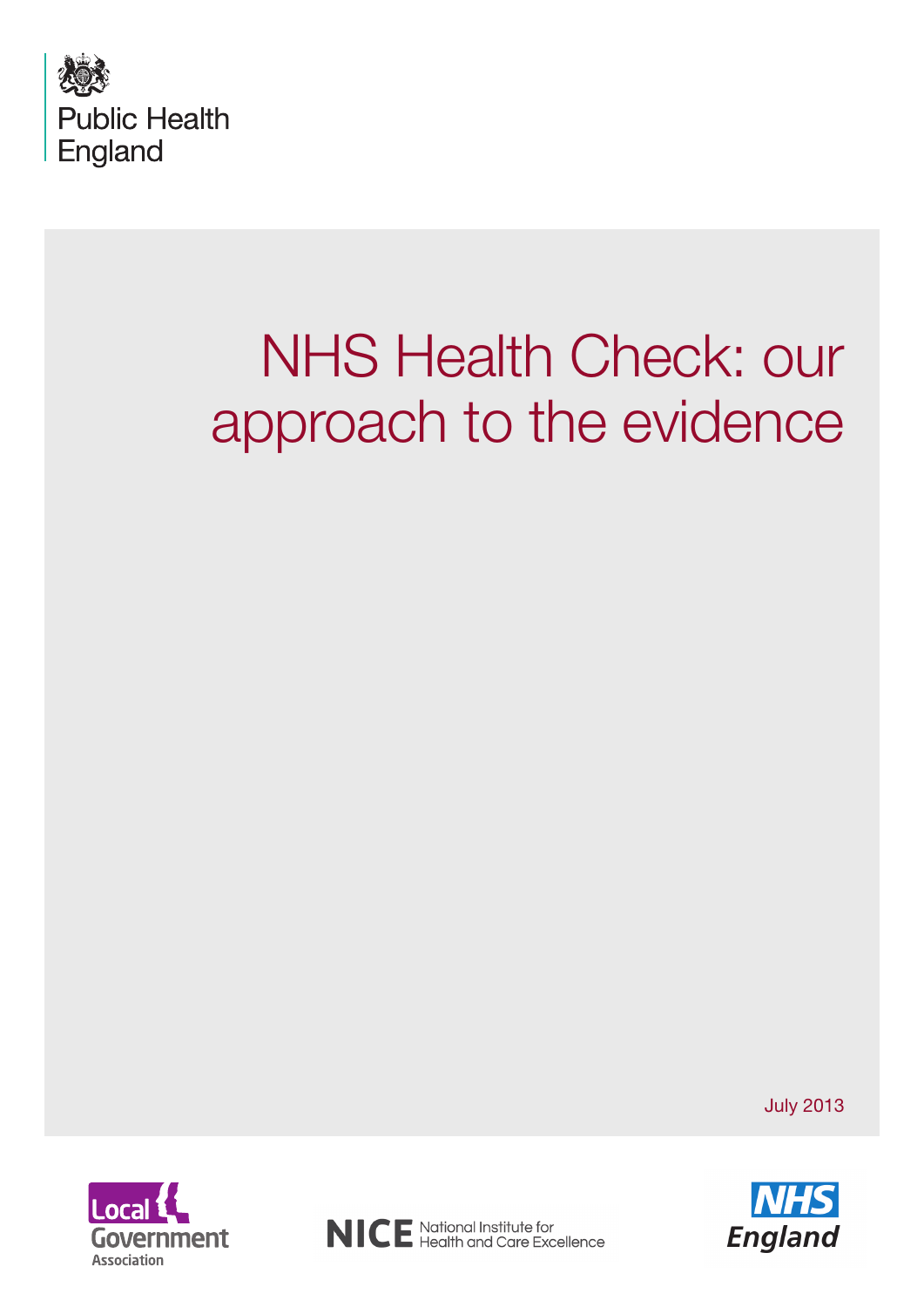## NHS Health Check: our approach to the evidence

#### **Summary**

- 1. The NHS Health Check programme is fully supported by Public Health England (PHE), NHS England, the National Institute for Health and Care Excellence (NICE) and the Local Government Association (LGA). This note sets out our approach to the evidence base in relation to this programme and makes the case for future research, including further data collection and evaluation during implementation.
- 2. The programme offers the English health and social care system an outstanding opportunity to reduce the growing burden of non-communicable disease related to behavioural and physiological risk factors and therefore remains a priority area for local government and the NHS.
- 3. We will work together to understand the need for further research, development and evaluation of the NHS Health Check programme. This will help facilitate systematic work at a national and local level to support an innovative evidence-based rollout and ongoing improvement to secure the best value from NHS Health Check for the population.

#### **Background**

- 4. The Department of Health (DH) set out its ambition to introduce an England-wide vascular riskreduction and management programme in 2008.<sup>1</sup> The NHS Health Check programme was formally introduced in April 2009, and required Primary Care Trusts to invite eligible individuals aged 40 to 74 years old for the check every five years, covering a total population of 15 million people.<sup>2</sup> Responsibility for implementation and the associated funding has now passed to local government, although the NHS remains centrally involved in delivery. The new arrangements were set out in regulations in 2013.3
- 5. An economic model on which DH based its policy in 2008 suggested that a prevention programme

such as this could be cost effective compared with other NHS activities and could generate significant health benefits.<sup>4</sup> It was estimated that the programme could prevent 1,600 heart attacks and strokes, at least 650 premature deaths, and over 4,000 new cases of diabetes each year. At least 20,000 cases of diabetes or kidney disease could be detected earlier, allowing individuals to be better managed and so improve their quality of life. The estimated cost per quality adjusted life year (QALY) was approximately £3,000.

#### Case for action

- 6. England has shown some impressive and welcome improvements in mortality in recent years, especially for smoking-related conditions. However, the burden of non-communicable disease remains high and other countries are making better progress in tackling this, suggesting that more could and should be done.<sup>5</sup> Further work to prevent vascular disease, cancer, respiratory disease, diabetes and renal disease must therefore be a high priority for action for the health and social care system in England. It is reasonable to conclude that without such action to prevent the burden of disability the financial cost of care may become unaffordable.<sup>6</sup>
- 7. The persistent inequality between the least and most deprived areas in England is a further reason for the pressing need to improve the scale and reach of preventive services. The need to address the causes of premature death and ill health in our most deprived communities is even more urgent than elsewhere. A careful and empirically sound approach is required if such services are to most effectively improve the health of the least well-off.<sup>7,8</sup>

#### The evidence base

8. For the major non-communicable diseases, epidemiological studies show that a small number of well-known proximal risk factors contribute the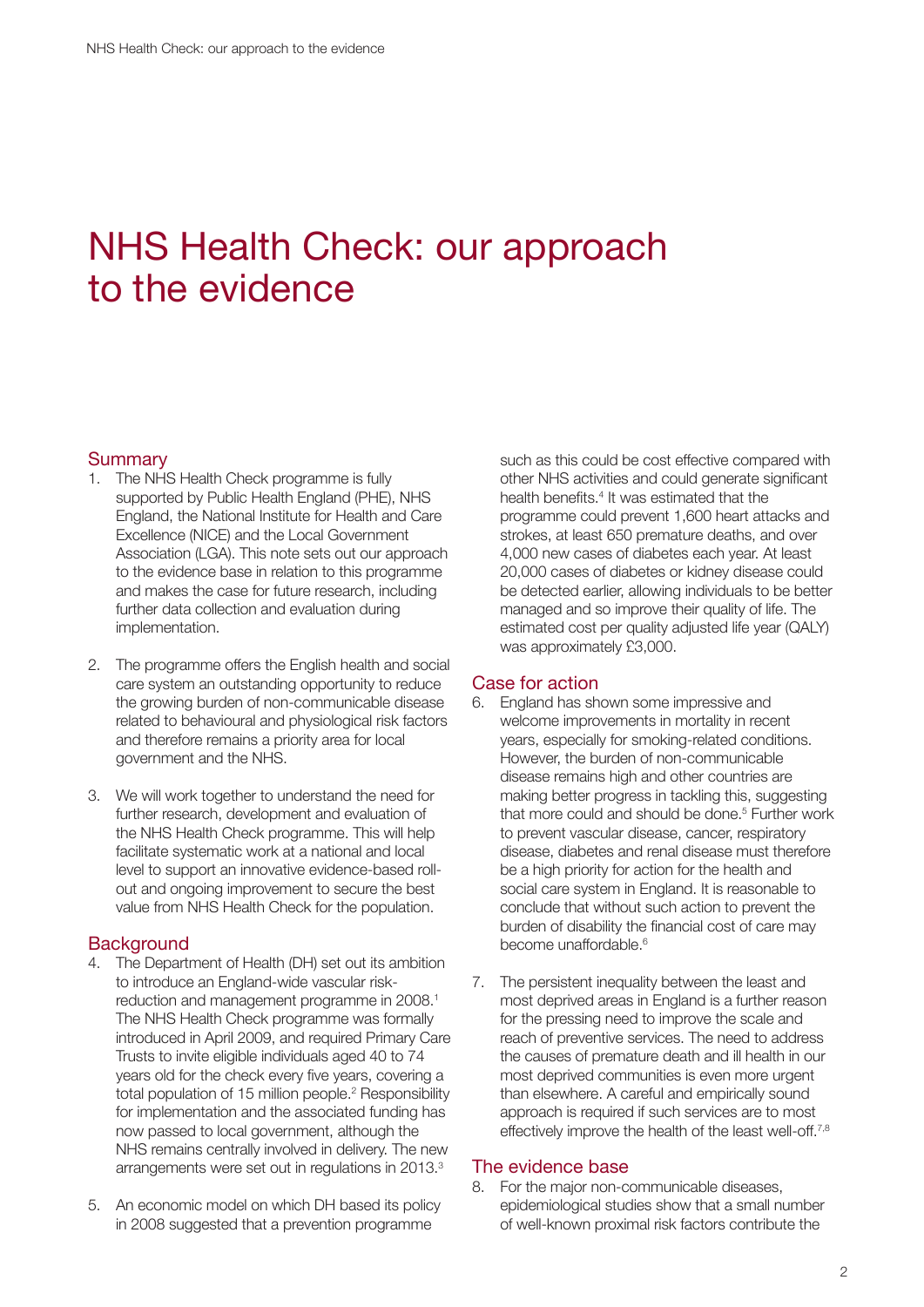bulk of the population attributable risk.<sup>5</sup> These are poor diet, smoking, high blood pressure, obesity, physical inactivity, alcohol use and high cholesterol. Their quantitative contribution to ill health and premature mortality in England is so large that unless the numbers in the raised risk categories for these factors change substantially, national outcome measures cannot be expected to improve by much.

- 9. However, it is important to note that these risk factors can be addressed in a number of ways depending on whether a therapeutic, behavioural or structural approach is used. The end result has to be a shift in the proportions of exposed individuals, whether the intervention is economic, social or pharmacological. In relation to cardiovascular disease it has been clear for some time that individual and universal interventions both have the potential to substantially reduce the impact of stroke and heart disease on a global scale.9 The most effective strategic approach is likely to be a combination of both, which has broadly been the approach taken in England for some time.
- 10. For interventions aimed at assessing and reducing individual risk of vascular disease, guidance based on current best evidence has been produced by the World Health Organization (WHO),<sup>10</sup> NICE,<sup>11</sup> and the National Screening Committee.12 The strong consensus in this body of guidance is that finding and managing those at high risk of vascular disease is likely to be effective and cost-effective. The NHS Health Check in this context adds value as a population approach, in conjunction with other population-wide strategies such as reducing overall consumption of salt and trans fat, in potentially shifting the total risk curve. Models also suggest that using a global score for cardiovascular risk is more helpful than addressing risk factors such as smoking or high cholesterol in isolation.<sup>13</sup>
- 11. The quidance from NICE covers interventions at all levels. It emphasises the need for co-ordinated programmes to ensure that individual evidencebased interventions are systematically applied across whole populations with the rigour required to ensure impact. The section relevant to the NHS Health Check programme is:

*'Link the programme with existing strategies for targeting people at particularly high risk of*  *CVD and take account of ongoing, accredited screening activities by GPs and other healthcare professionals. This includes the NHS Health Checks programme.'*<sup>11</sup>

12. Although these guidelines focus on cardiovascular diseases, shared risk factors will have a major impact on wider non-communicable diseases such as diabetes, renal disease, cancer and respiratory disease. More specific NICE guidance is also established for many of the elements included in the NHS Health Check programme and PHE is now working closely with the NICE Centre for Public Health on guidance that will further support elements of this programme.

#### Uncertainties in the evidence

- 13. The NHS Health Check programme provides local government and health care services with an opportunity to engage their populations in highlighting behavioural and physiological risk factors and to work together on appropriate action to reduce or manage those risks. Principally, the programme aims to bring together multiple guidelines for specific risk factors (such as smoking and high blood pressure), which if not addressed will lead to increased risk of premature death and disability. The evidence base for these individual guidelines has been reviewed by NICE and others, and is generally strong enough to guide action.
- 14. A recent Cochrane review<sup>14</sup> has been interpreted by some as showing that the NHS Health Check model itself is not supported by evidence.<sup>15, 16</sup> As Gidlow et al<sup>17</sup> have pointed out, this is not the case. The technical limitations of the review as a guide to the likely benefits of the current NHS Health Check programme were summarised and published by DH at the time.18 In summary, the review looked at trials conducted many years ago. The notion of a health check is not clearly defined and often bears little relationship to the systematic risk evaluation and management recommended by the current NHS Health Check programme, which is based on NICE guidance on using costeffective pharmacologic agents and behavioural approaches. The review raises some good points for further research and evaluation, but it is a poor guide to whether the current NHS Health Check contributes good value to population health in conjunction with other population-wide strategies.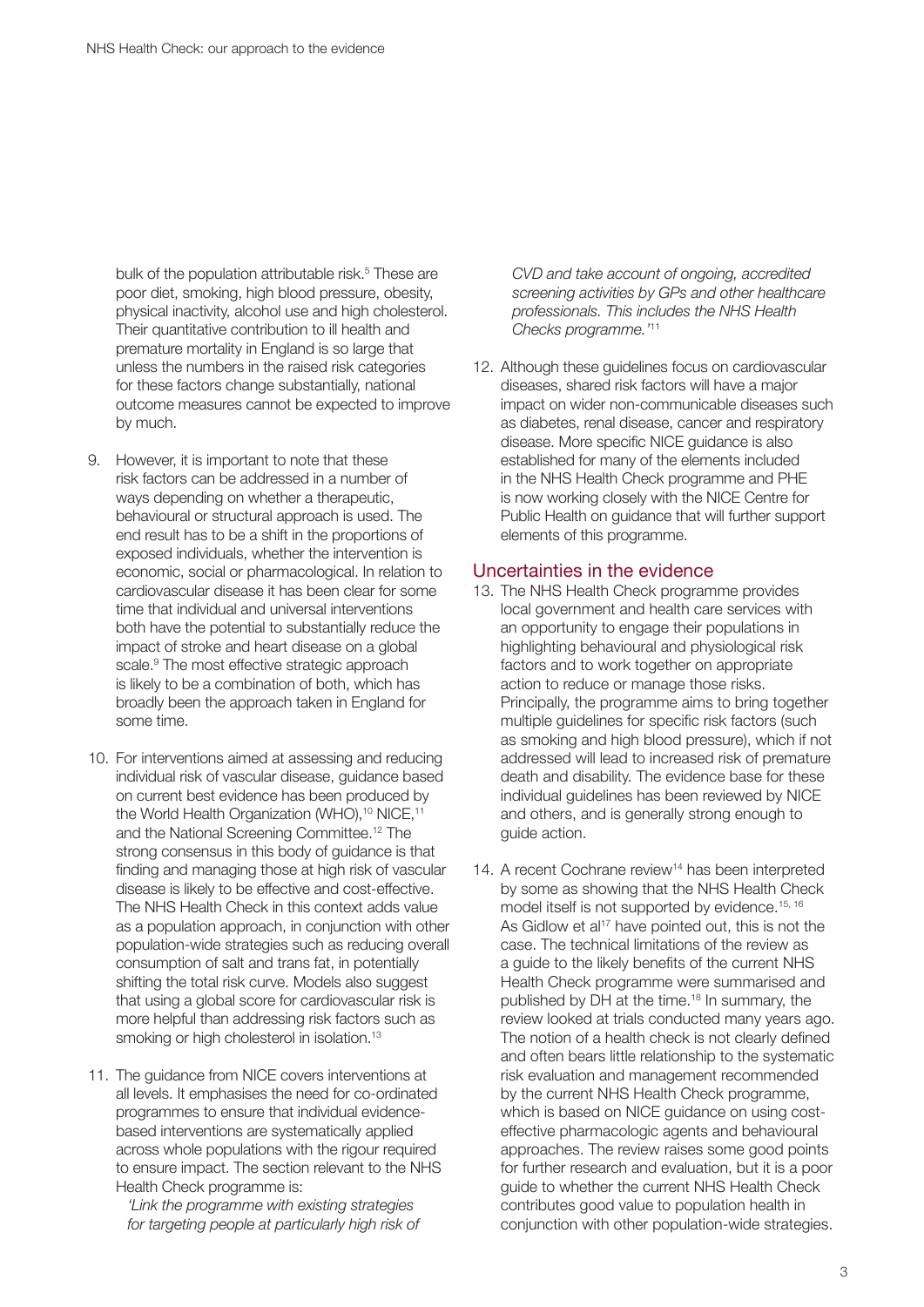15. However, the fact remains that the NHS Health Check programme is being implemented in the absence of direct randomised controlled trial evidence to guide it. As one of the first programmes of its kind internationally it is perhaps inevitable that empirical evidence of direct relevance to the programme is lacking.19 It has also been argued that the level of investment in high-quality research has been relatively low for primary prevention for many years and as a result the number of good-quality randomised controlled trials in this area is correspondingly small.<sup>19</sup>

#### Acting on the available evidence

- 16. The need to address the health challenges in England, including inequalities, is pressing. The responsible authorities do not have the luxury of being able to wait for long-term trials before deciding what to do. In this situation we believe the precautionary principle is the correct framework for making decisions. In the absence of scientific certainty it is necessary to make a decision on the basis of minimising harm, by comparing likely risks and harms of action with likely risk and harms of not acting. However, the onus is on those recommending intervention to demonstrate safety.
- 17. There is no doubt that urgent collaborative action is required to address the growing burden of non-communicable diseases related to modifiable behavioural and physiological risk factors. Despite the lack of a systematic, established evidencebase that demonstrates the impact of the NHS Health Check programme, the existing relevant evidence, together with operational experience accruing on the ground, is compelling support for the programme.
- 18. As there are serious threats to health and a clear scientific narrative as to why the risk of poor outcomes would be modified by early identification and management, the lack of scientific certainty about the implemented programme should not be used as a reason for postponing cost-effective measures that can prevent premature death and disability, and reduce health inequalities.
- 19. In assessing harm, indirect harm (for example, from generating workload in primary care or from conveying knowledge of risk) must be included. Also, the harm derived from the opportunity cost of not doing other things needs to be considered,

although it is by no means certain that the relevant funds would be available for health if not used for this purpose. More work is needed to evaluate and quantify this potential harm.

20. In taking this view, it is essential to also insist on careful documentation of the management and impact of the programme, and on rigorous quality assurance to ensure that harm is anticipated and minimised. It is also important to continuously review the programme against the emerging data and to be prepared to make changes where necessary.

#### Supporting implementation of the NHS Health Check programme across England

- 21. DH, PHE, NHS England and the LGA have highlighted over recent months the importance of the NHS Health Check programme in addressing premature death, disability and reducing health inequalities.20,21,22 All national agencies are working closely together to support local government and the NHS to implement this programme for the 15 million eligible people in England. This has included an implementation review and action plan that has identified ten priority areas that will be the focus of PHE's work programme with key partners such as the LGA, NHS England, NICE and local government. These key actions will include establishing an Expert Clinical and Scientific Advisory Panel that will provide oversight of the NHS Health Check programme. This panel will be responsible for reviewing emerging evidence and research needs. In addition to the two DH national evaluations, it will also promote future research, development and evaluation of this programme. PHE will coordinate a refresh of the economic modelling conducted in 2008, updating the assumptions in the light of new data and experience.
- 22. The implementation review and action plan now provides a strong basis from which local government, with the support of PHE and wider partners, can run the NHS Health Check programme on firm scientific ground, with clear programme governance, improved monitoring and evaluation, and the development of evidence on which we can base future policy direction.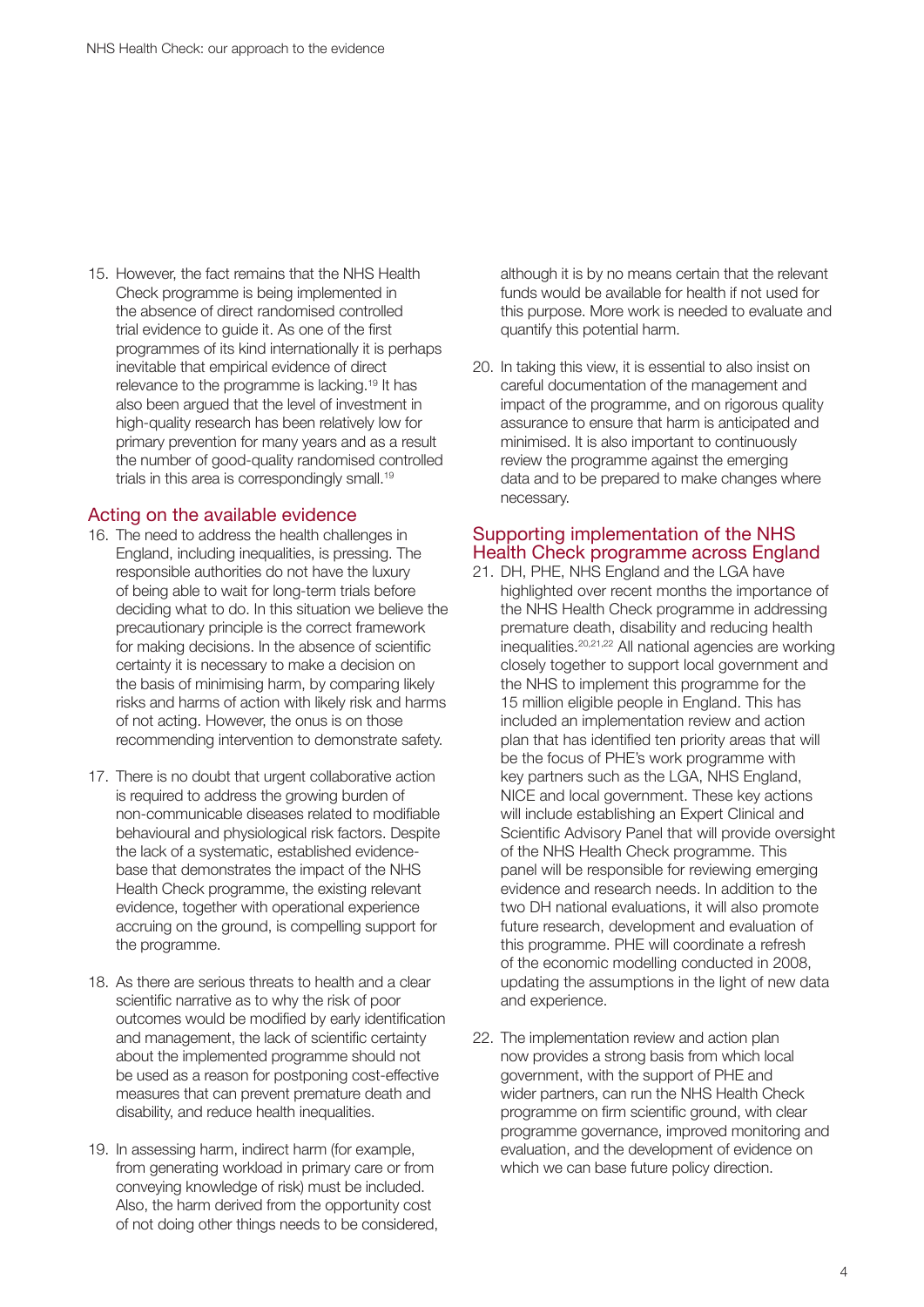### **References**

- 1. Department of Health. Putting prevention first Vascular checks: risk assessment and management: Department of Health, 2008.
- 2. Department of Health. Putting prevention first : Vascular checks: risk assessment and management 'Next Steps' Guidance for Primary Care Trusts: Department of Health, 2008.
- 3. The Local Authorities Public Health Functions and Entry to Premises by Local Healthwatch Representatives Regulations 2013.
- 4. Department of Health. Economic Modelling for Vascular Checks: Department of Health, 2008.
- 5. Murray CJ, Richards MA, Newton JN, Fenton KA, Anderson HR, Atkinson C, et al. UK health performance: findings of the Global Burden of Disease Study 2010. Lancet. 2013;381(9871):997-1020.
- 6. Whitfield MD, Gillett M, Holmes M, Ogden E. Predicting the impact of population level risk reduction in cardiovascular disease and stroke on acute hospital admission rates over a 5 year period--a pilot study. Public health. 2006;120(12):1140-8.
- 7. Dalton AR, Bottle A, Okoro C, Majeed A, Millett C. Uptake of the NHS Health Checks programme in a deprived, culturally diverse setting: cross-sectional study. Journal of public health. 2011;33(3):422-9.
- 8. Kumar J, Chambers R, Mawby Y, Leese C, Iqbal Z, Picariello L, et al. Delivering more with less? Making the NHS Health Check work in financially hard times: real time learning from Stoke-on-Trent. Quality in primary care. 2011;19(3):193-9.
- 9. Murray CJ, Lauer JA, Hutubessy RC, Niessen L, Tomijima N, Rodgers A, et al. Effectiveness and costs of interventions to lower systolic blood pressure and cholesterol: a global and regional analysis on reduction of cardiovascular-disease risk. Lancet. 2003;361(9359):717-25.
- 10. World Health Organisation. Prevention of Cardiovascular disease: guidelines for assessment and management of cardiovascular risk: World Health Organisation, 2007.
- 11. National Institute for Health and Care Excellence. Prevention of cardiovascular disease: National Institute for Health and Care Excellence, 2010.
- 12. UK National Screening Committee and Leicester University. The Handbook for Vascular Risk Assessment, Risk Reduction and Risk Management, UK National Screening Committee and Leicester University,2008 and 2012.
- 13. Chamnan P, Simmons RK, Khaw KT, Wareham NJ, Griffin SJ. Estimating the population impact of screening strategies for identifying and treating people at high risk of cardiovascular disease: modelling study. BMJ. 2010;340:c1693.
- 14. Krogsboll LT, Jorgensen KJ, Gronhoj Larsen C, Gotzsche PC. General health checks in adults for reducing morbidity and mortality from disease. The Cochrane database of systematic reviews. 2012;10:CD009009.
- 15. MacAuley D. The value of conducting periodic health checks. BMJ. 2012;345(7884).
- 16. Torjesen I. Government prioritises health checks for 15 million adults despite pre-election promise to scrap them. BMJ. 2013;346:f2941.
- 17. Gidlow C, Kumar J, Iqbal Z, Chambers R, Mawby Y. The value of conducting periodic health checks. BMJ. 2012;345:e7775.
- 18. DH response to Cochrane review [www.nhshealthcheck.](http://www.nhshealthcheck.nhs.uk/?iid=11) [nhs.uk/?iid=11](http://www.nhshealthcheck.nhs.uk/?iid=11)
- 19. Soliak M. Population-based health checks are here, RCTs or not. Evidence-based medicine. 2013: 101229Published Online.
- 20. Department of Health. Living Well for Longer: A call to action to reduce avoidable premature mortality: Department of Health, 2013.
- 21. Public Health England. Our priorities for 2013/14: Public Health England, 2013.
- 22. Department of Health. Cardiovascular Disease Outcomes Strategy: Improving outcomes for people with or at risk of cardiovascular disease: Department of Health, 2013.